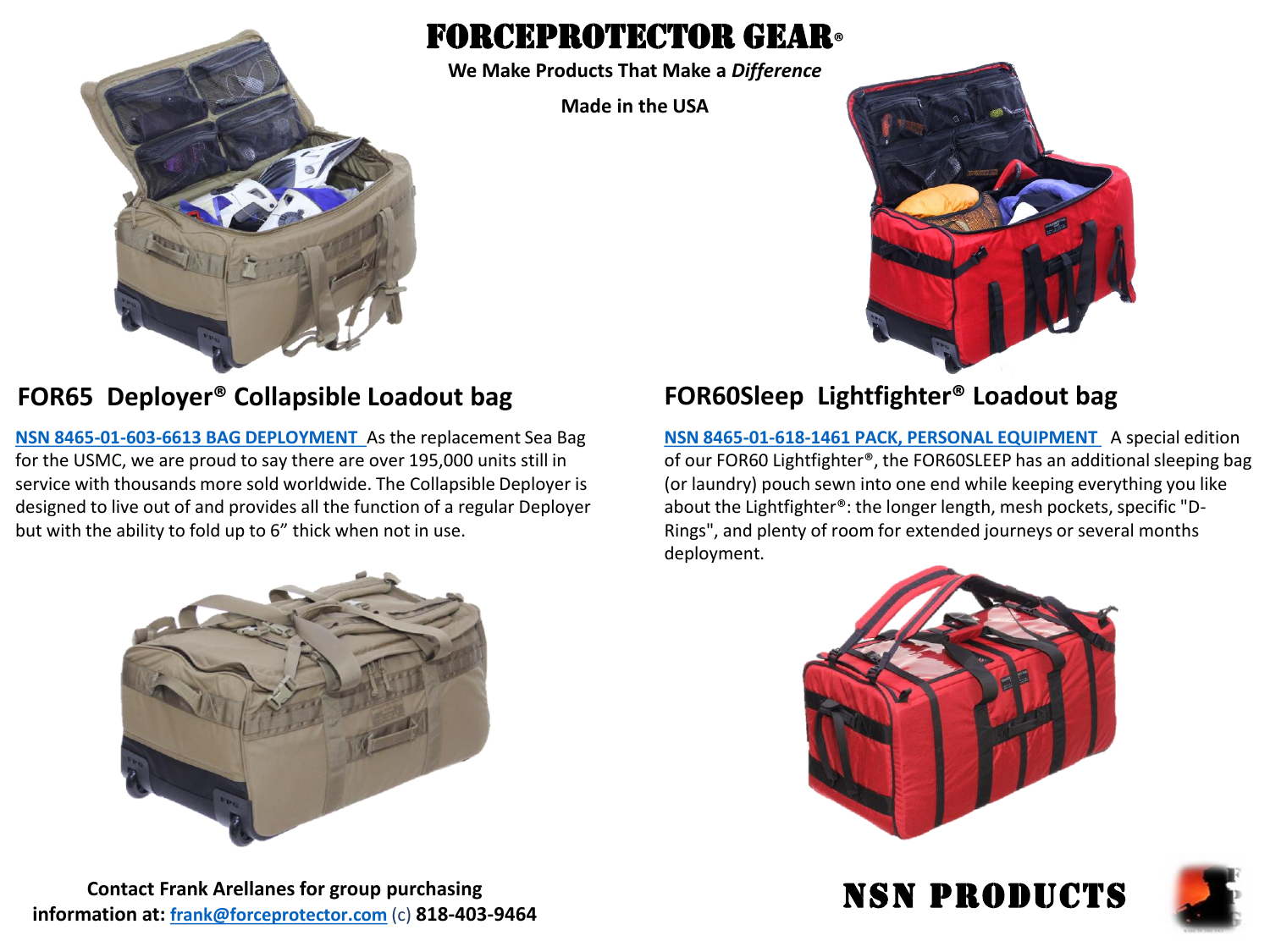

### **FOR68 Deployer® XP Loadout Bag FOR76 SmartPack Loadout Bag**

**[NSN for coyote color is: 8465-01-664-7595 NSN for multiCam color is:](https://www.forceprotector.com/fpg-online-store/Deployer%C2%AE-XP-Loadout-Bag-p94798832)  8465-01-664-7618** FPG's flagship bag for moving large loads. The Deployer® XP 's trapezoid base means the bag stays stable when rolling over rough surfaces or curbs. Popular for its ability to fasten a FOR76 on top, making it the "Ultimate Loadout System".



# forceprotector gear**®**

**We Make Products That Make a** *Difference*

**Made in the USA**



**[NSN for coyote color is: 8465-01-665-0773](https://www.forceprotector.com/fpg-online-store/SmartPack-Loadout-Bag-p94857825) NSN for multicam color is: 8465-01-664-7547 [NSN for black color is: 8465-01-664-7499](https://www.forceprotector.com/fpg-online-store/SmartPack-Loadout-Bag-p94857825)** A perfect sized duffel packed with features. Like all FPG bags, the FOR76 was designed to live from with its vented SmartPockets, separate end pockets, and stowable shoulder straps. Perfect top bag for the "Ultimate Loadout System".





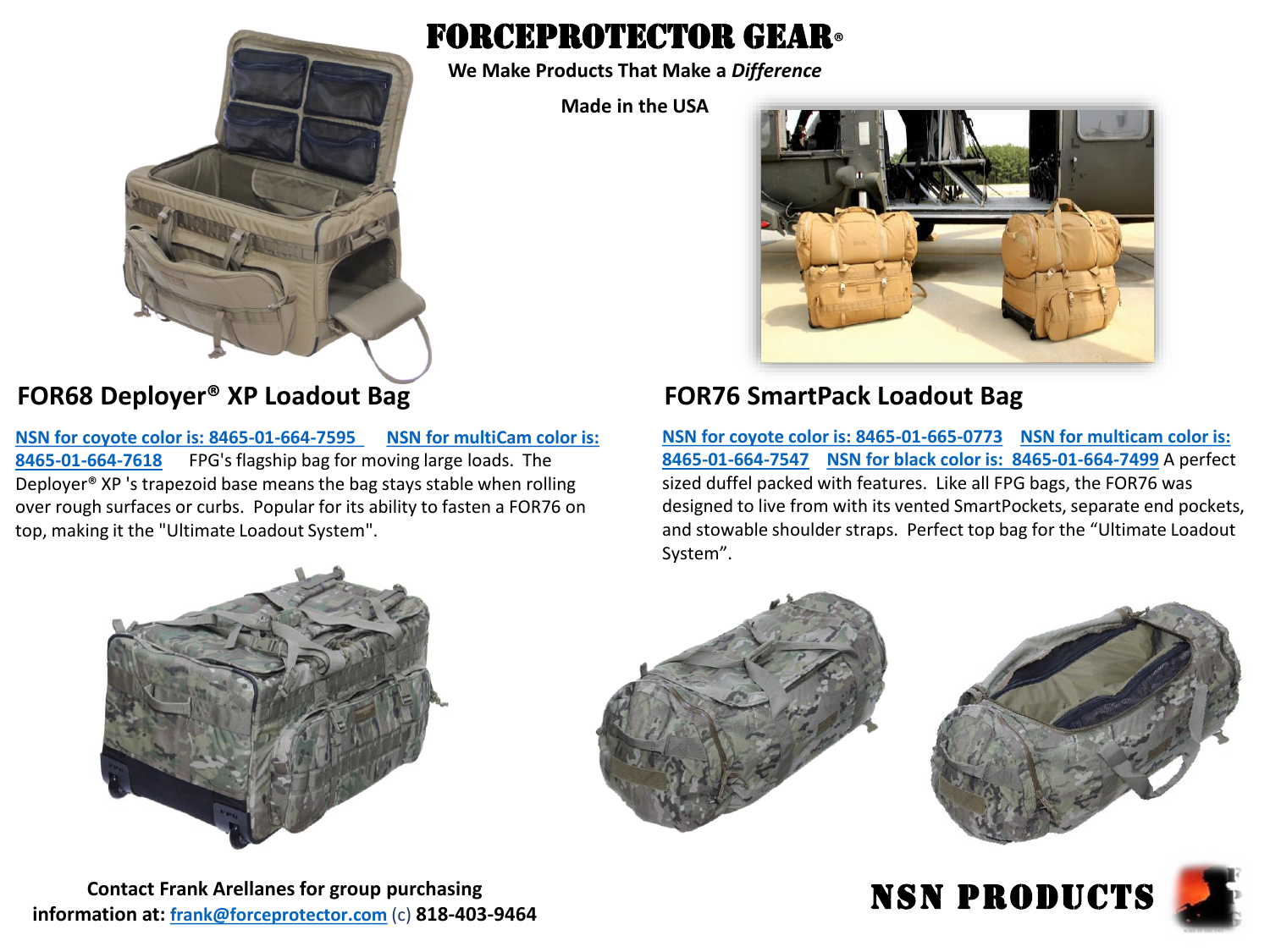# forceprotector gear**®**

**We Make Products That Make a** *Difference*

**Made in the USA**



**[NSN Number is: 8465-01-664-8244](https://www.forceprotector.com/fpg-online-store/Sherpa-Loadout-Bag-p94649707)** A streamlined version of our Lightfighter® bag, the Sherpa delivers similar capabilities at a reduced cost. Slightly longer than the Deployer®, it still provides real-world solutions like mesh pockets in the lid for smaller items and specific "D-Rings" in the lid to attach to your bunk. The least number of bells and whistles in a FOAMTEC® wheeled bag.



**Contact Frank Arellanes for group purchasing information at: [frank@forceprotector.com](mailto:frank@forceprotector.com)** (c) **818-403-9464**



## **FOR103 Sherpa Loadout Bag FOR78 ThermaShield MultiCam**

### **[NSN 1080-01-623-5060 SHEET, CAMOUFLAGE, THERMAL RADIATION](https://www.forceprotector.com/fpg-online-store/ThermaShield-MultiCam-p94899032)**

Coyote colored one side and MultiCam on the other, the FOR78 is our most robust ThermaShield with higher resistance to UV breakdown over time when in use making it better suited for longer term applications when weight is not a primary concern.